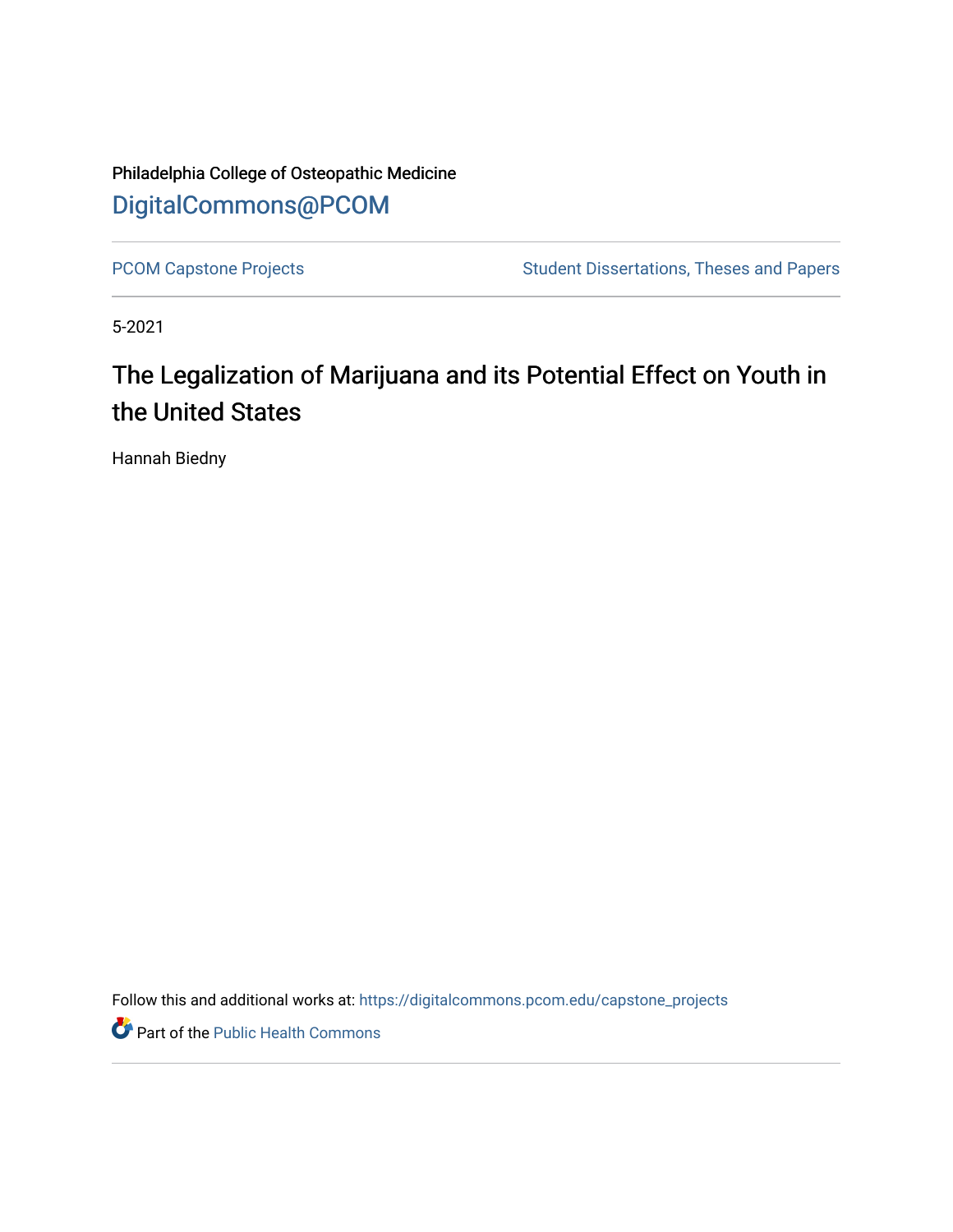Philadelphia College of Osteopathic Medicine Graduate Program in Biomedical Sciences School of Health Sciences

### **The Legalization of Marijuana and its Potential Effect on Youth in the United States**

A Capstone in Public and Population Health Leadership by Hanna Biedny Copyright 2021 Hanna Biedny

Submitted in Partial Fulfillment of the Requirements for the Degree of Master of Science in Biomedical Sciences, Public and Population Health Leadership **Concentration** 

May 2021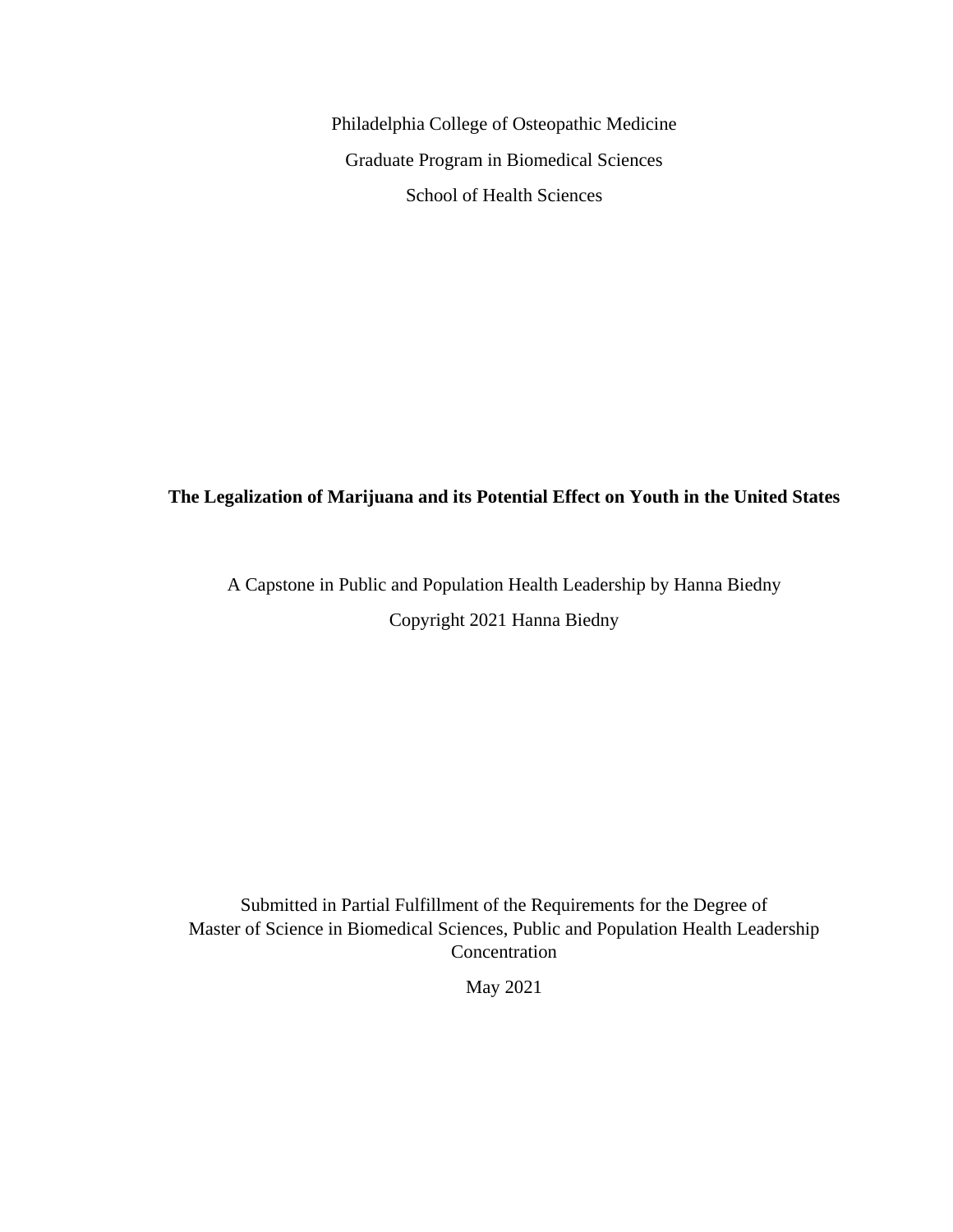# **ABSTRACT**

Even though cannabis' federal status remains under Schedule I categorization the legality of recreational marijuana is rapidly changing across the United States. As of March 2021, sixteen states plus Washington, D.C. have legalized cannabis' recreational use and dispensaries (DISA Global Solutions, 2021). Considerable controversy follows this trend in drug legalization, specifically regarding its public health impact on children.

As states continue to proceed with the decriminalization and legalization of cannabis, those in the public health field are concerned with how this will impact children across the country, as historically, "adolescents and young adults are among the highest users of marijuana" (Ladegard et al., 2020). A comprehensive review on cannabis, focusing on both its history and legal landscape in the United States will be presented. Additionally, cannabis' use in pediatric and adolescent cases will be analyzed to determine the trajectory of cannabis use for these patients. Ultimately, this paper will investigate if medical cannabis utilization in pediatric and adolescent populations potentiates the need for these patients to use cannabis in the future, especially if it is recreationally legal.

After much research it is reasoned that medicinal cannabis should continue to be an alternative treatment option for those pediatric and adolescent cases in which normal treatments are ineffective. However, more research is needed to investigate the potential impact cannabis legalization can have on adolescent populations already being prescribed cannabinoids.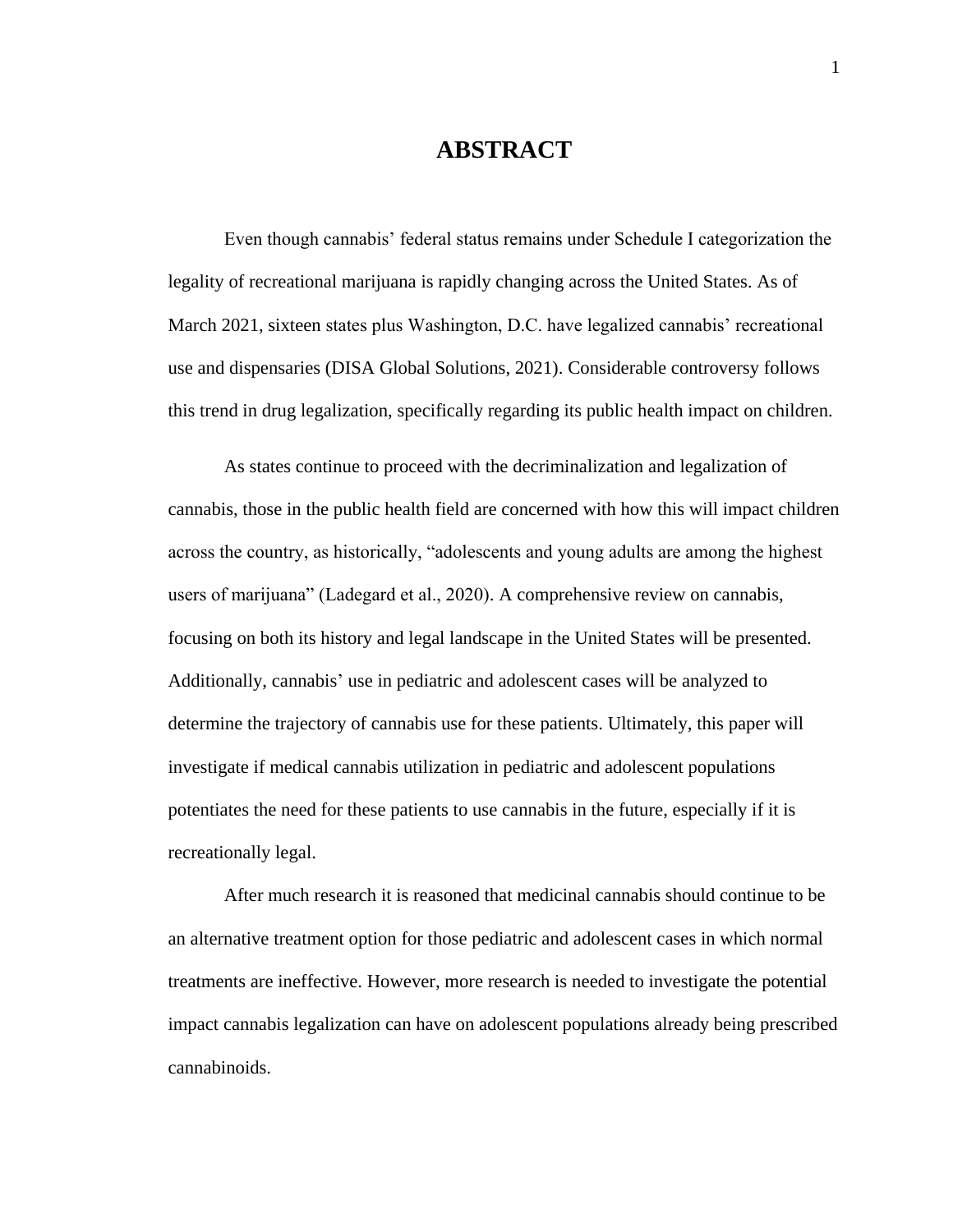### **INTRODUCTION**

#### **Medicinal Legal Landscape**

The United States' relationship with cannabis dates back to the  $17<sup>th</sup>$  Century where the production of hemp, the cannabis plant, was encouraged by the government (Marijuana Timeline, 1998). Hemp was used for the production of a broad variety of products from rope to clothing and was even considered a proper form of currency in Maryland, Pennsylvania, and Virginia (McNearney, 2018). Nonetheless, domestic production of hemp faded quickly and was gone by the end of the Civil War. Although hemp was no longer popular, a different version of the plant, marijuana – with a high quantity of hallucinogenic agent THC, became mainstream. In the, "late 19th Century, marijuana became a popular ingredient in many medicinal products and was sold openly in pharmacies" (McNearney, 2018). Drug producers like Eli Lily, added marijuana to analgesics, antispasmodics, and sedatives (Braun, 2019).

The acceptance of marijuana both medicinally and recreationally changed throughout the next century. The Mexican Revolution of 1910 influenced American's to associate cannabis with anti-immigration sentiment and fear. This fear grew throughout The Great Depression and by 1931, twenty-nine states had completely outlawed cannabis (Marijuana Timeline, 1998). Following this trend, in 1937 the federal government effectively taxed and criminalized both medical and non-medical forms of marijuana through the Marihuana Tax Act (Braun, 2019). It is important to note here that the American Medical Association (AMA) opposed this act and actively lobbied against it, "declaring marijuana did not induce violence, or insanity, or lead to addiction or other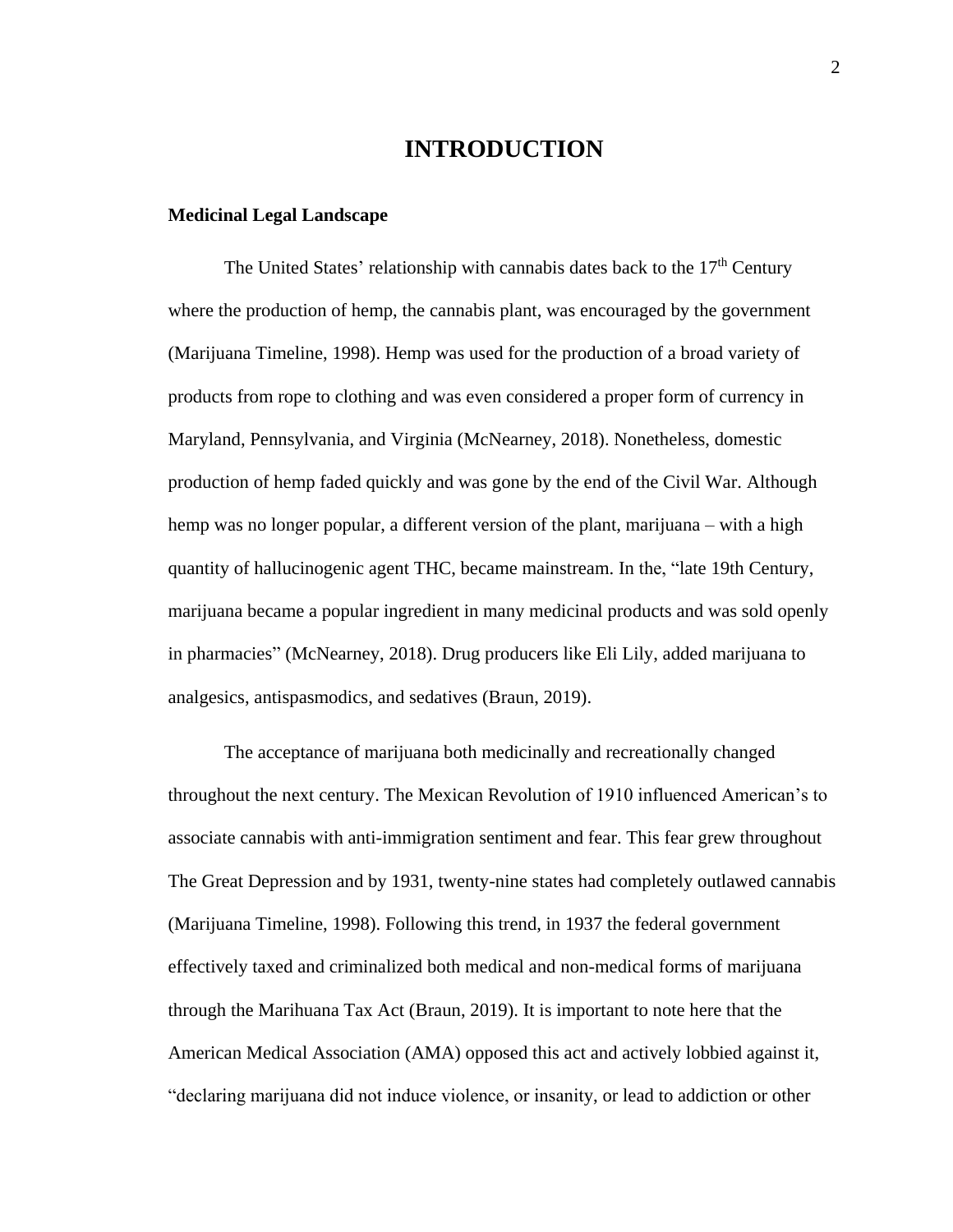drug use" (Marijuana Timeline, 1998). Medicine firmly disagreed with government policy, believing cannabis was safe and needed to be researched. This concept continues to create tension today.

In the following decades, even with the cultural shift of the 1960s and a "renewed interest in the medical properties of cannabis," (Mead, 2019) the persistent negative attitude about marijuana was not derailed. In 1970, Congress enacted the Controlled Substances Act, which is still in affect today (Braun, 2019). This act consolidates all previous federal laws governing the handling of hallucinogens, narcotics, and other drugs and classifies these substances into 5 distinct categories or schedules. These schedules are dependent on the drug's medical use and abuse or dependency potential. When enacted, and currently at this time, cannabis' federal status is under the most harsh Schedule I categorization. It is seen as a drug with, "no current acceptable medical use and a high potential for abuse" (Drug Enforcement Administration [DEA], n.d). The Schedule I designation has created challenges in accessing federal funding for medical cannabis studies, sourcing cannabis as a study drug, and even creates significant issues with personal, financial, and criminal liability of study participants and study centers.

Following the Controlled Substances Act, the United States enacted a War on Drugs, which lasted until the mid 1990s. In this campaign mandatory sentences were reenacted for drug related crimes and life sentences were demanded for repeat drug (cannabis) offenders (Marijuana Timeline, 1998). This crusade was harsh, but "ended" in 1996 as California passed proposition 215, "allowing for the sale and medical use of marijuana for patients with AIDS, cancer, and other serious painful diseases" (Marijuana Timeline, 1998).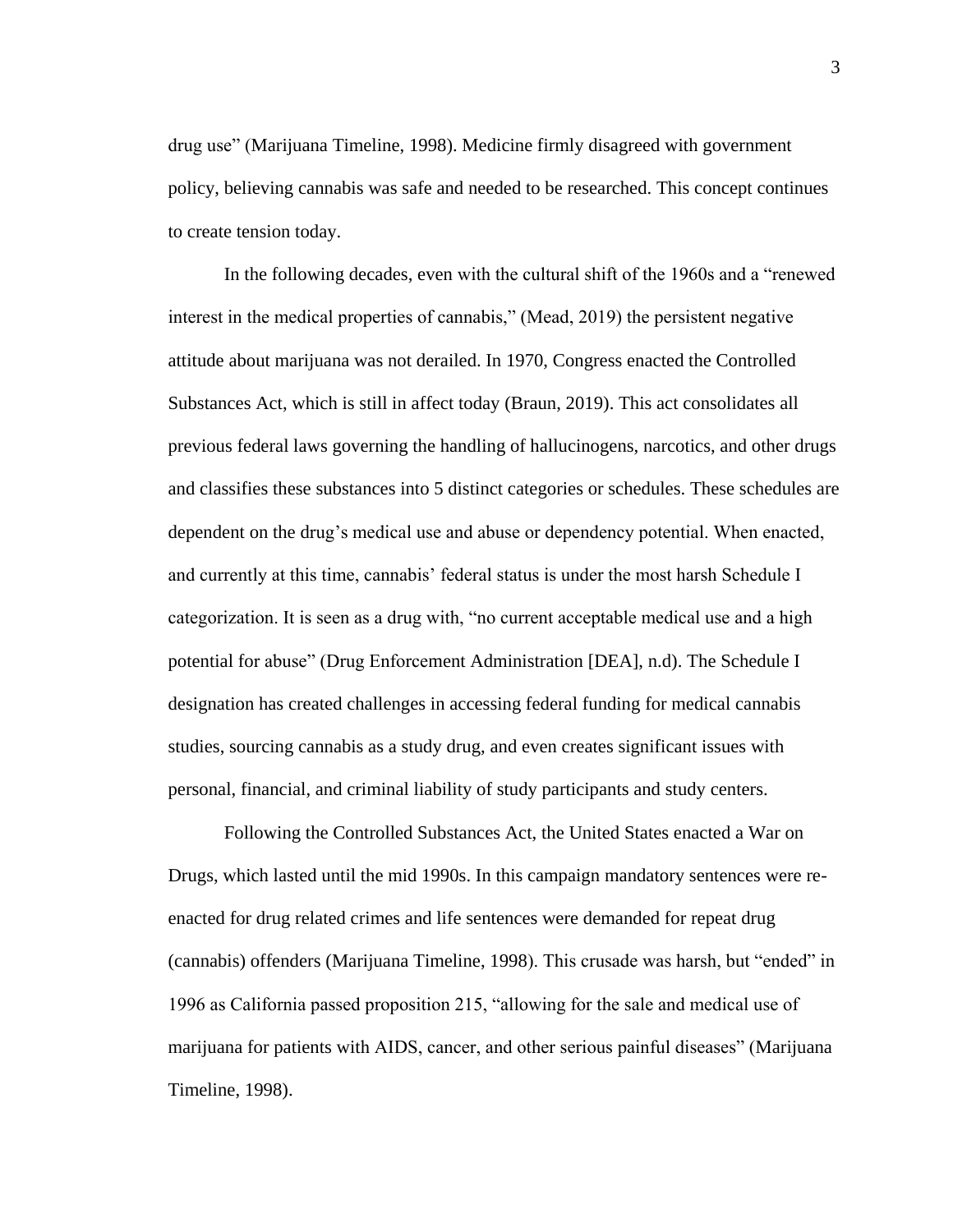### **BACKGROUND**

More recently, there has been a major shift in the United States' perception. Medical cannabis is comprehensively used throughout most of the country. As of March 2021, twenty-seven states have fully decriminalized and legalized medicinal cannabis, with fourteen more allowing limited medical use (DISA Global Solutions, 2021). In comparison there are only three states in which medical cannabis is fully illegal and criminalized.

In states where medical marijuana is legal, individuals over the age of twenty-one with a qualifying condition can obtain this substance. Such people must seek consent from a physician as well as join their state's medicinal marijuana registry. In addition, minors, those under eighteen years of age, are also able to access medical marijuana with consent from a legal guardian and certification from a physician (National Conference of State Legislatures [NCSL], 2021). Many states however, "require a second physician for the certification of a minor's use… including four states that require specific certification from a pediatrician, or pediatric subspecialist, or pediatrician and psychiatrist" (Wong  $\&$ Wilens, 2017).

In addition to the acceptance of medical cannabis, the United States has been becoming more progressive towards recreational usage; sixteen states as of March 2021 have fully legalized recreational cannabis. Under these states' legislation, adults over the age of twenty-one may posses and use any form of cannabis. Those under twenty-one, if qualified, can obtain only medical cannabis legally. The American Academy of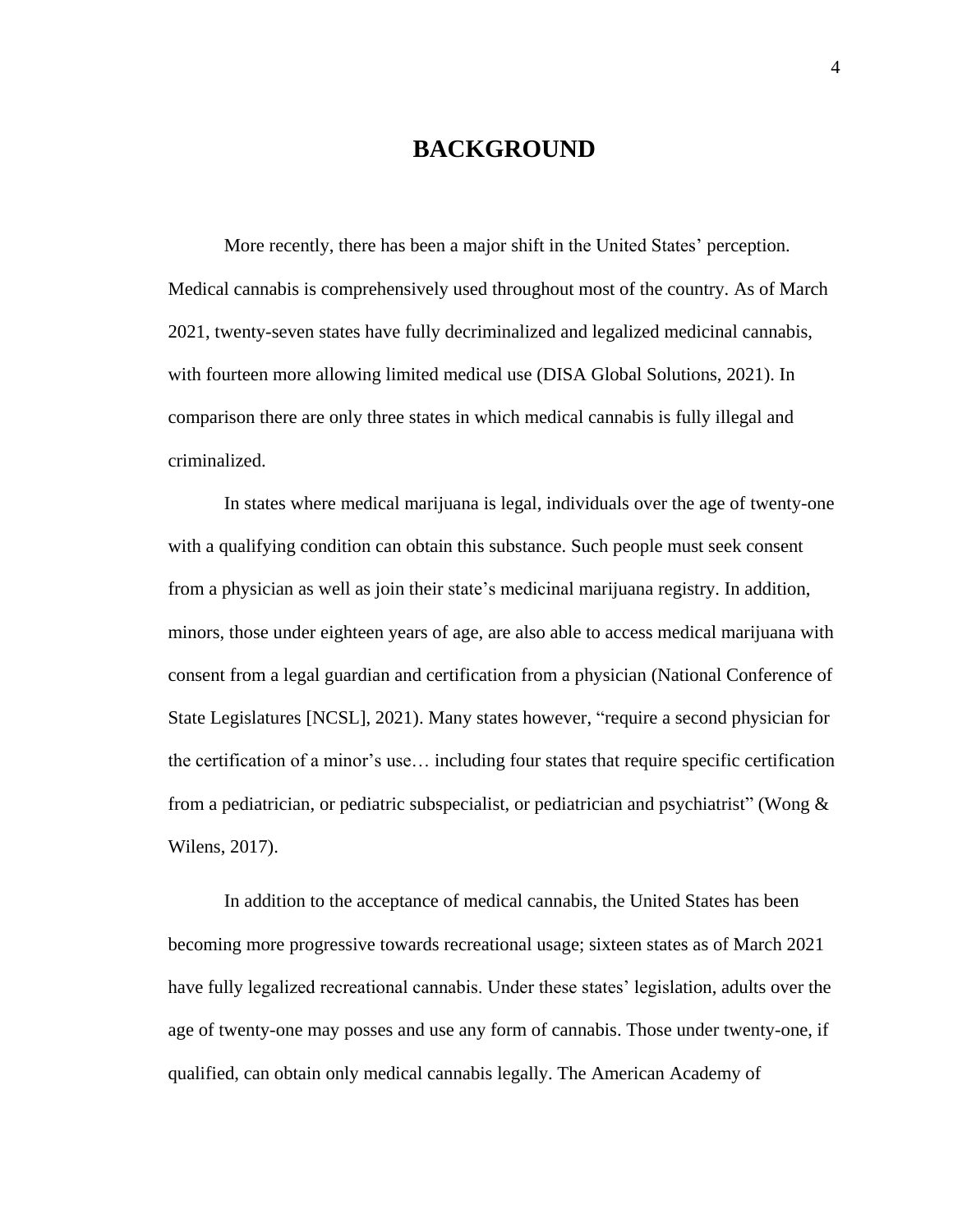Pediatrics, opposes dispensing medical cannabis to children and adolescents outside the regulatory process of the US FDA. Although, the Academy does recognize that cannabis may currently be an option for 'certain unique situations' for children with life-limiting or severely debilitating conditions and for whom current therapies are inadequate. (Wong & Wilens, 2017)

#### **Cannabis Role in Pediatric and Adolescent Populations**

Interests in the medical applications of cannabis have increased dramatically during the past twenty years. The Food and Drug Administration (FDA) currently approves of two cannabinoids in the United States, Dronabinol (Marinol) and Nabilone (Cesamet), both of which are only available by physician prescription (Wong & Wilens, 2017). These drugs in both pediatric and adolescent cases are used to treat chemotherapyinduced nausea and vomiting, epilepsy, spasticity, and neuropathic pain.

When preventing or treating acute chemotherapy-induced nausea and vomiting in pediatric or adolescent patients, physicians commonly have adopted, "the 'triple therapy' regimen of antiemetic prophylaxis" (Sherani et al., 2019). This therapy includes usage of a 5-HT3 antagonist, dexamethasone, and a neurokinin-1 antagonist, all of which have little to no adverse side effects when given in the correct dosage (Sherani et al., 2019). The alternative treatment of medical cannabis is used for patients who have failed to respond adequately to conventional antiemetic therapy (Campbell et al., 2017). In previous studies Dronabinol and Nabilone have decreased nausea severity, frequency, and frequency of vomiting with little side effects (Wong  $&$  Wilens, 2017). The only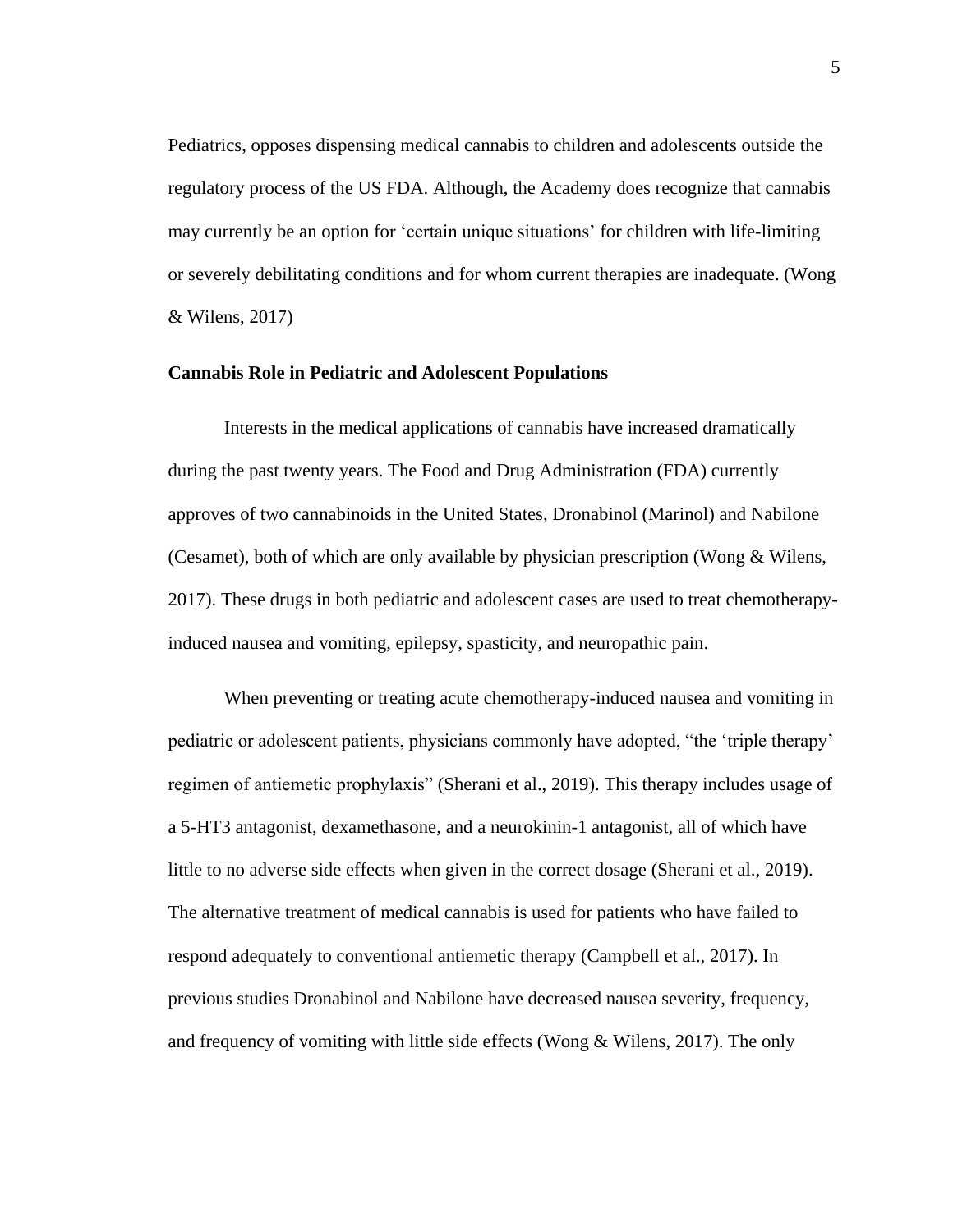cause for concern is when given in too high of a dosage Dronabinol and Nabilone can have the reverse effect, causing hyperemesis.

The most common use of Dronabinol and Nabilone is in treating drug-resistant epilepsy, seizures not controlled by anticonvulsant medications. Devinsky et al.(2017) found that cannabinoid treatment for children with Dravet Syndrome, early onset epilepsy, significantly reduced convulsive seizure frequency as compared to placebo. In addition, further research has proven that medical cannabis is useful to treat other syndromes. Gofshteyn et al. (2016) and Kaplan et al. (2017) report reduction of seizures in patients with febrile infection related epilepsy syndrome (FIRES) and Sturge-Weber syndrome, respectively.

Spasticity and neuropathic pain in pediatric and adolescent cases are also alternatively treated with the cannabinoids. Even though studies are scare and those that are available, like Kuhlen et al. (2016), have a risk of bias because of a lack of controls and blinding, results are in alignment with adult literature findings. Evidence suggests that patient reported pain and spasticity symptoms are improved with oral cannabinoids. (Wong & Wilens, 2017).

Although there is substantial evidence that medical cannabis provides potential health benefits for pediatric and adolescent populations, as discussed above, pediatricians and parents must weigh the benefits of cannabis use with its potential risks before consenting to allow their patients or children to use this substance.

The negative side effects of medical cannabis have been well documented. In the studies mentioned above the main short-term side effects of the cannabinoids were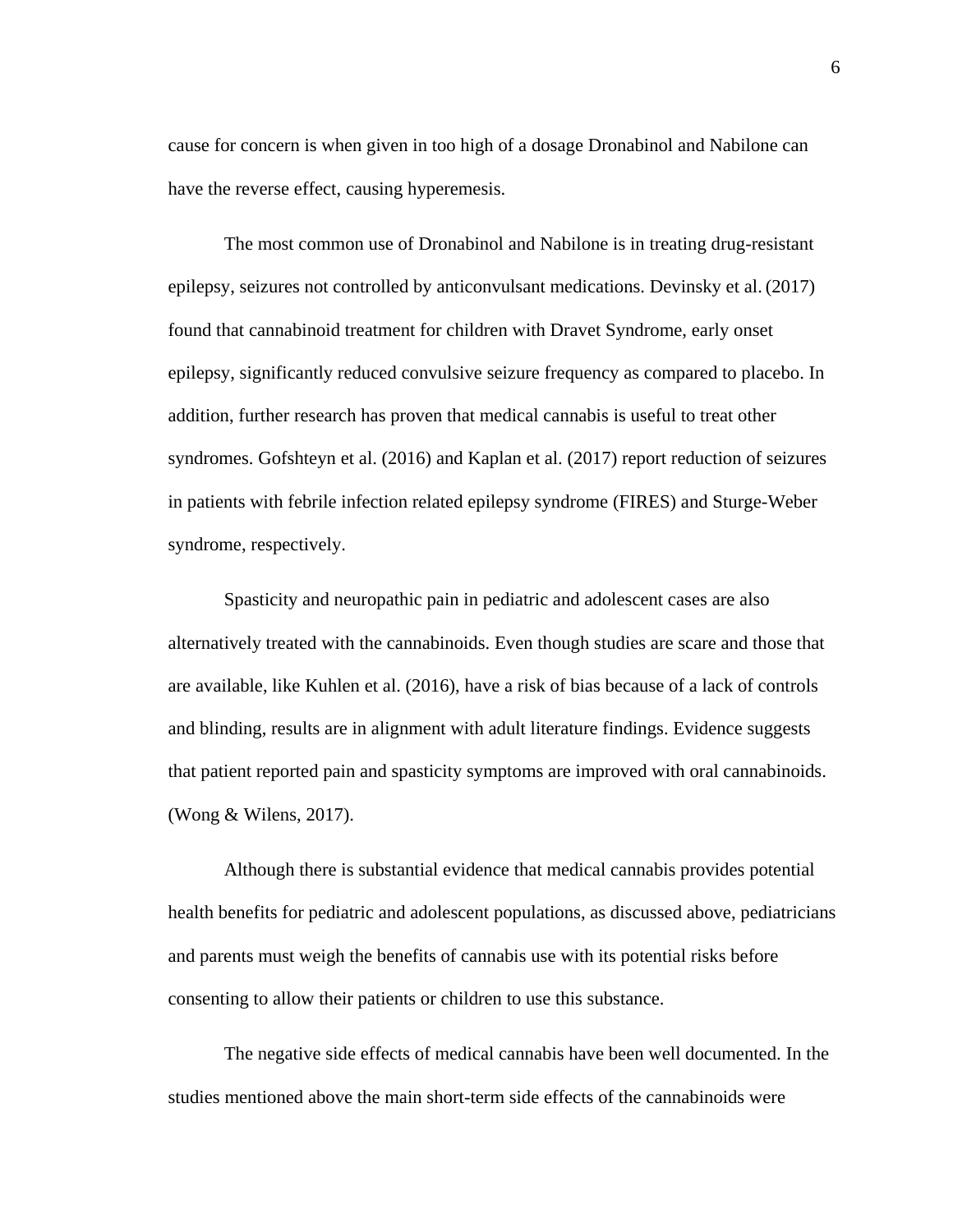drowsiness and dizziness, diarrhea, and decreased appetite (Wong & Wilens, 2017). Although not pleasant, when compared to the potential side effects of anticonvulsant or pain drugs for children they are minimal. All of these side effects occurred at high dosages, and when dosages were reduced minimal to no side effects were reported. It is important to note, serious short-term side effects due to the accidental overdose of medicinal cannabis are hyperemesis and seizures.

Studies concerning the long-term risks of medical cannabis to pediatric and adolescent populations are absent. However, as potential long-term risks can directly influence pediatricians and parents in the decision to prescribe or seek the use of medical cannabis, it is important to try and extrapolate adverse effects using data collected about recreational marijuana.

During adolescence (11 to 21 years old) a child's brain is constantly growing and developing, therefore it is vulnerable to alterations from substances such as recreational marijuana or medical cannabis. Recent research suggests that, "individuals who begin using cannabis regularly in adolescence tend to have different cortical and subcortical volumes… that can correlate to cognitive impairments such as attention deficits, verbal memory deficits, and behavioral changes" (Wong & Wilens, 2017). Furthermore, recreational cannabis use in adolescence has been linked to earlier onset and higher rates of psychosis in susceptible patients (Ammerman et al. 2015). Bechtold et al. (2016) supports this theory by concluding that adolescent cannabis use leads to high levels of psychotic symptoms like paranoia despite one year of abstinence. Although there are differences between medical cannabis and recreational marijuana, "including frequency,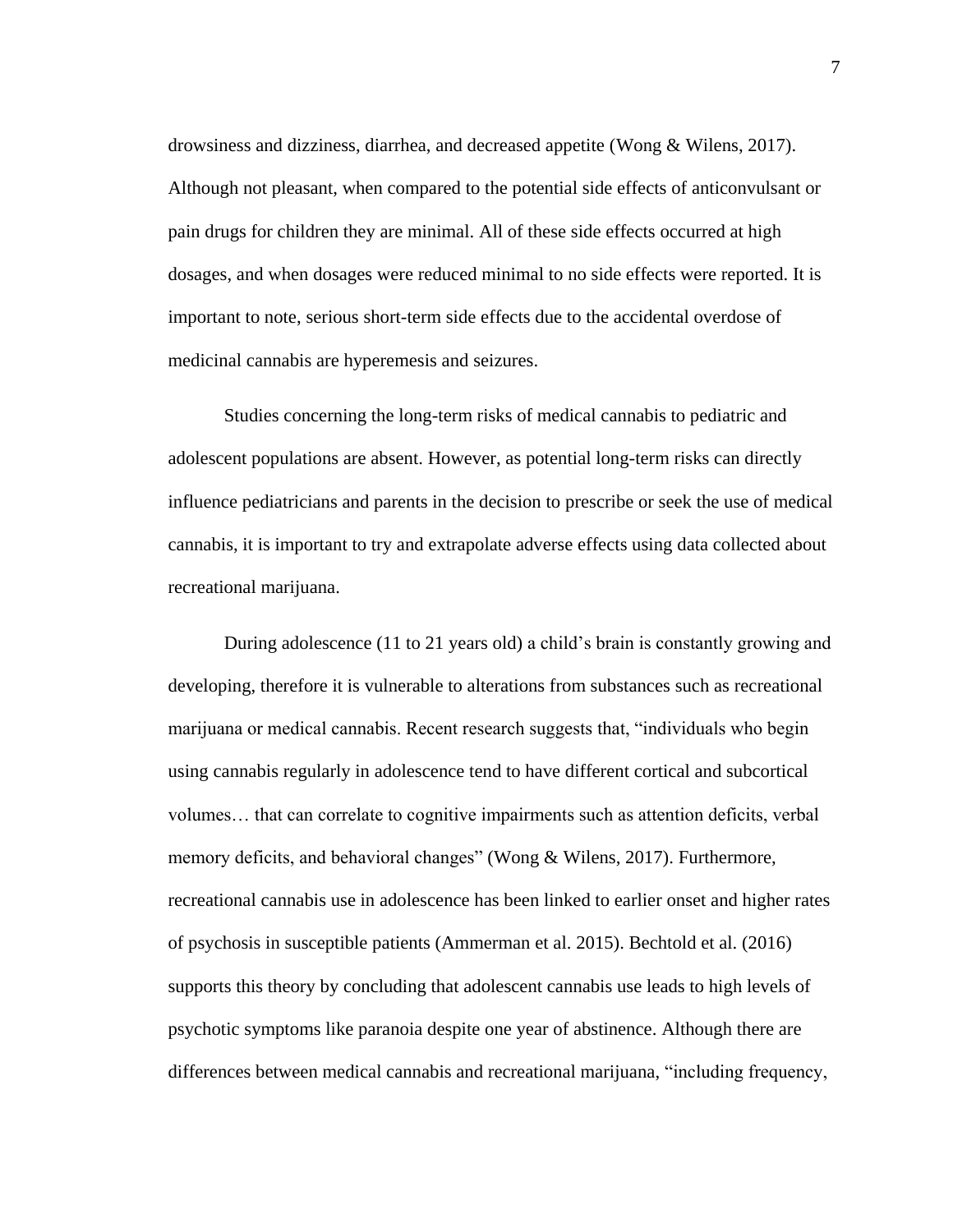dosing, and potency" (Wong & Wilens, 2017), it is important to use all data at hand to theorize the potential long-terms effects for pediatric and adolescent medical cannabis users.

#### **Impact of Cannabis Policies on Pediatric and Adolescent Populations**

As states continue to proceed with the decriminalization and legalization of both medicinal and recreational cannabis, it is of increasing concern how this can impact pediatric and adolescent children. In 2015, a technical report by Ammerman et al. was released through The American Academy of Pediatrics and analyzed data from recent studies as well as national databases, Monitoring the Future (MTF) and the National Survey of Drug Use and Health, to report on the impact changing cannabis legality has had. Ammerman et al (2015) state that, when all high school data are combined for each state in which medical marijuana is legalized and for which data for current use before and after medical marijuana legalization are available (14 states to date), no state with legalized medical marijuana has shown a statistically significant increase in adolescent recreational marijuana use except Delaware; 2 states (Alaska and Montana) have shown statistically significant decreases.

Is this enough proof that legalizing and allowing the use of medical cannabis will not affect children? Or is it too early to tell?

In addition to these findings, Ammerman et al (2015) established that, "states with legalized medical marijuana reported lower rates of perception of riskiness of marijuana than states without." Does this perception change potentially mean the United States is on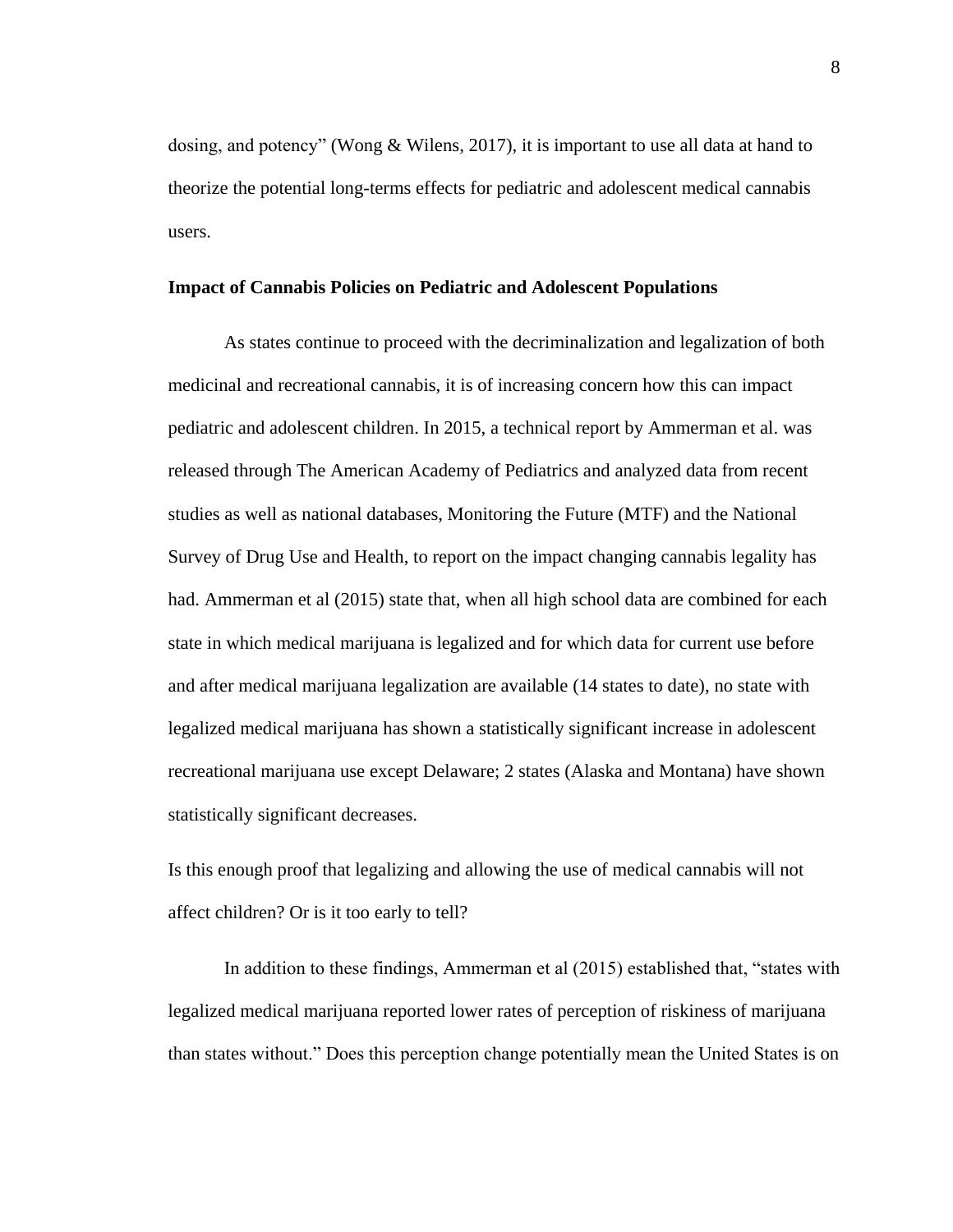the verge of another crisis like we have experienced with prescription pain relievers? More research and surveillance is needed to answer this question.

# **RESEARCH STRATEGIES**

A review of the literature on medical cannabis use in pediatric and adolescent populations was preformed using Google Scholar, PubMed, P.C.O.M's OneSearch+, and the Journal of the American Academy of Pediatrics. The following search terms were used: ("cannabis" or "cannabinoid" or "marijuana" or "medical marijuana") AND ("pediatric" or "adolescent" or "youth.") Articles published from 2015 to 2020 were prioritized and included if they pertained to one of the following: conditions for treatment with medical cannabis, efficacy of medical cannabis for certain conditions, short- or longterm effects of medical cannabis, and any other characteristics describing cannabis' reactions in pediatric or adolescent populations. Only studies or systemic reviews on pediatrics and adolescents (aged 2 to 21) were included.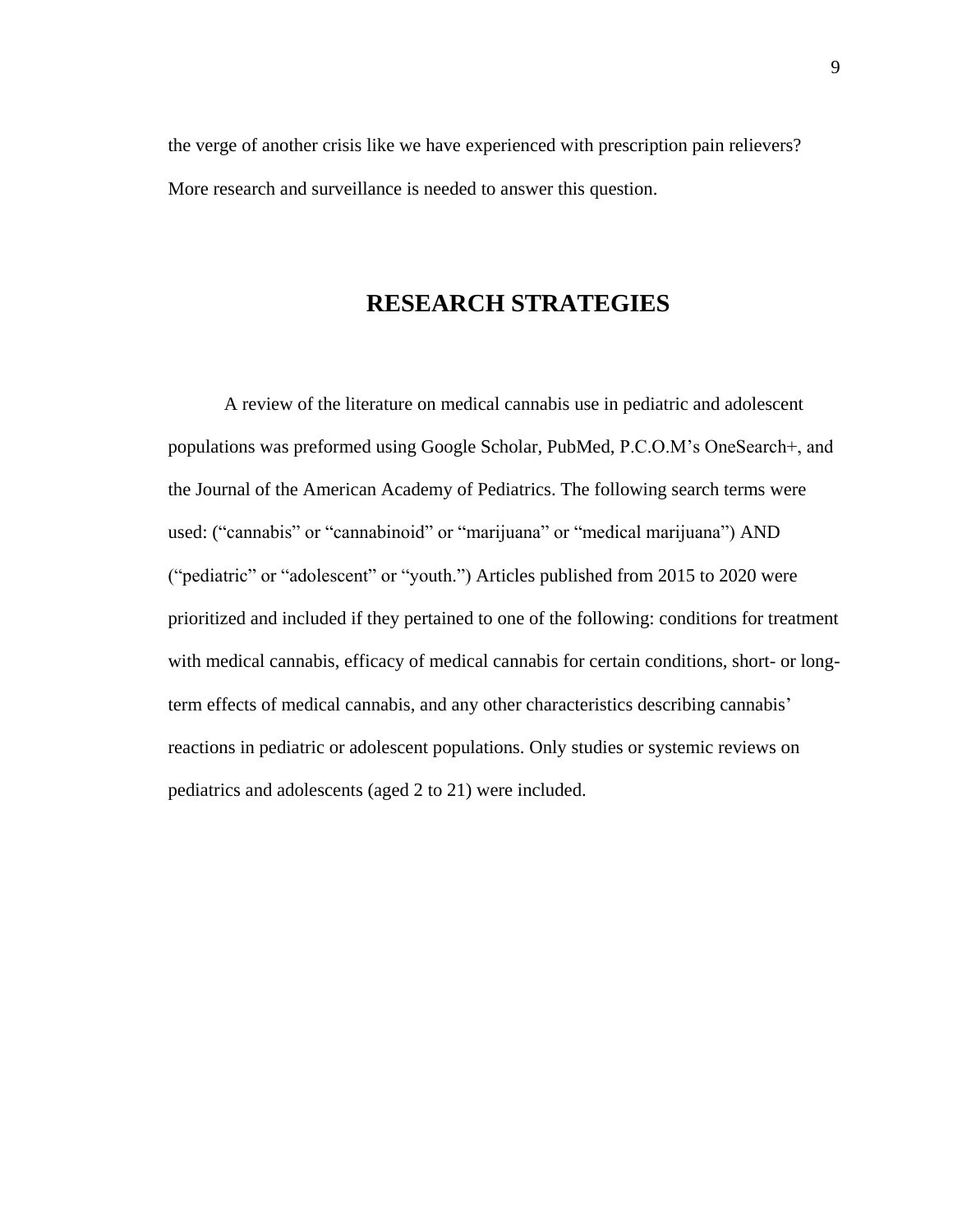### **DISCUSSION**

#### **Trajectory of Cannabis Use for Pediatric and Adolescent Populations**

Medical cannabis remains a controversial topic, especially in regards to pediatric and adolescent cases. As it is used as an alternative therapy to treat chemotherapyinduced nausea and vomiting, epilepsy, spasticity, and neuropathic pain one can conclude that it is medically relevant. However, it is neither devoid of potentially harmful effects nor universally effective. So the question remains should cannabis continue to be used as a treatment for young patients?

To answer this question one must consider the impact medical cannabis' side effects can have on the quality of a child or adolescents' life. The short-term adverse reactions of drowsiness and fatigue, diarrhea, and decreased appetite are not severe. They are unpleasant and may hinder users from doing certain tasks, such as driving or playing intensive sports, but they do not further handicap. Cannabis' mild short-term effects instead permit children and adolescents to acquire or maintain a normal life. Normalcy, especially among children and adolescents can have a major impact on their health equal to that of any drug treatment. When youth, especially those with long term illnesses, are able to participate in every-day age appropriate activities and are not hindered by adverse reactions to drug treatments amazing things occur. They are able to learn skills and develop relationships that promote social well-being and healthy development. For children who are sick or are unresponsive to normal treatment methods cannabis provides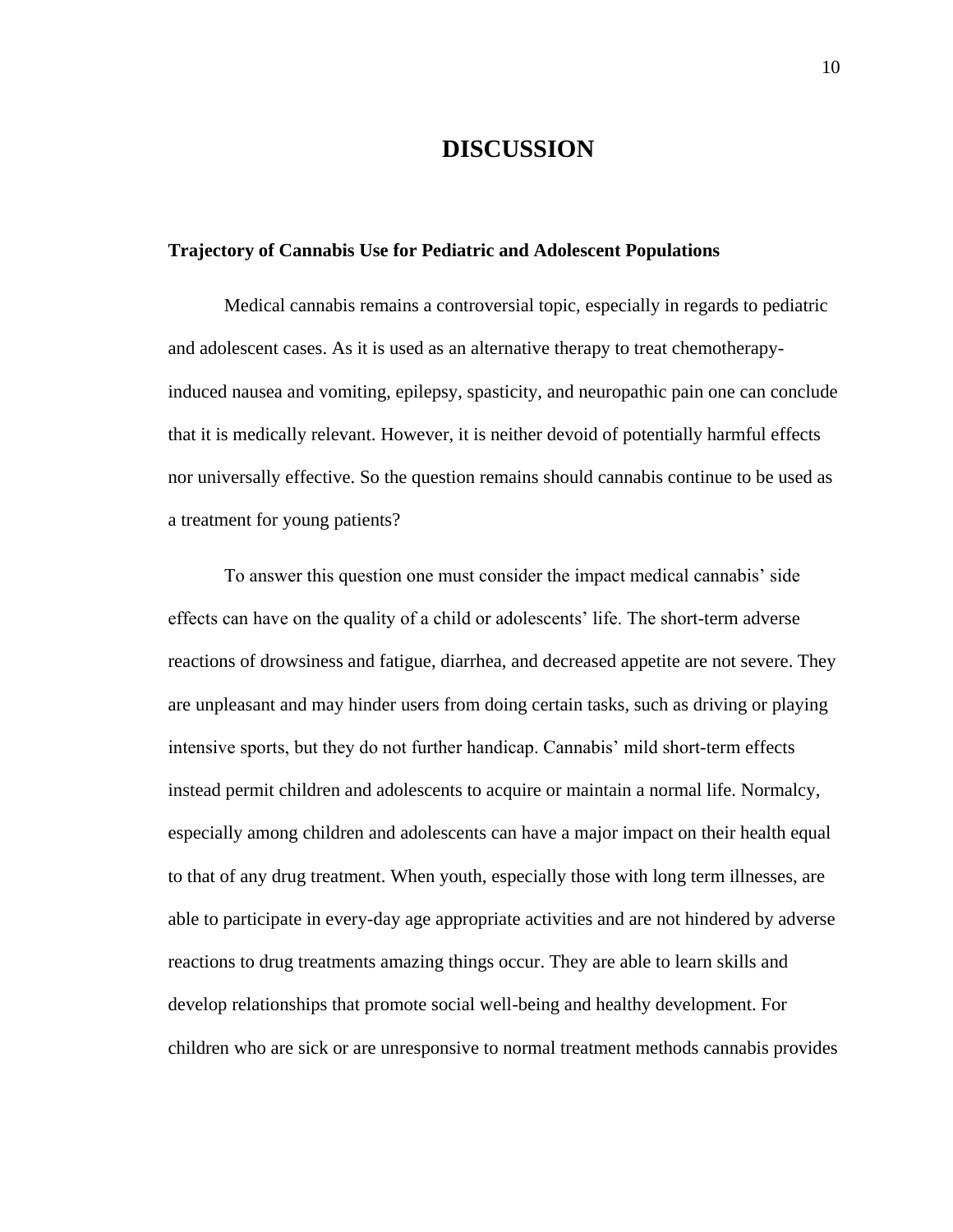a way to be normal and gain back control. The short-term adverse effects can be overlooked due to such a positive impact.

The long-term effects of medical cannabis have yet to be studied. It is unknown how Dronabinol and Nabilone can effect brain development and long-term growth in children and young adults. As previously mentioned, data on the long-term effects of recreational marijuana is readily available and has been used to extrapolate medical cannabis' long-term effects. The potential long-term adverse reactions of cognitive impairment, behavioral challenges, and early onset psychosis negatively impact a child's life. It would be extremely difficult to achieve normalcy or even develop appropriate skills needed in adulthood with any of these potential long-term reactions. However, as medicinal and recreation cannabis are different the conclusions extrapolated from recreational cannabis studies are not representative of medical cannabis' potential effects. Before one can support normalizing the use of medicinal cannabis in adolescent and pediatric populations, questions regarding cannabis' long lasting impact must be answered.

Thus, the simple answer to if cannabis should continue to be used as a treatment for young patients is yes. Medicinal cannabis should continue to be an alternative treatment option for those pediatric and adolescent cases in which normal treatments are ineffective. However, more research is needed to investigate any potential long-term effects medicinal cannabis can have before accepting it as a normal treatment option. Without proper knowledge of all of medical cannabis' potential side-effects physicians as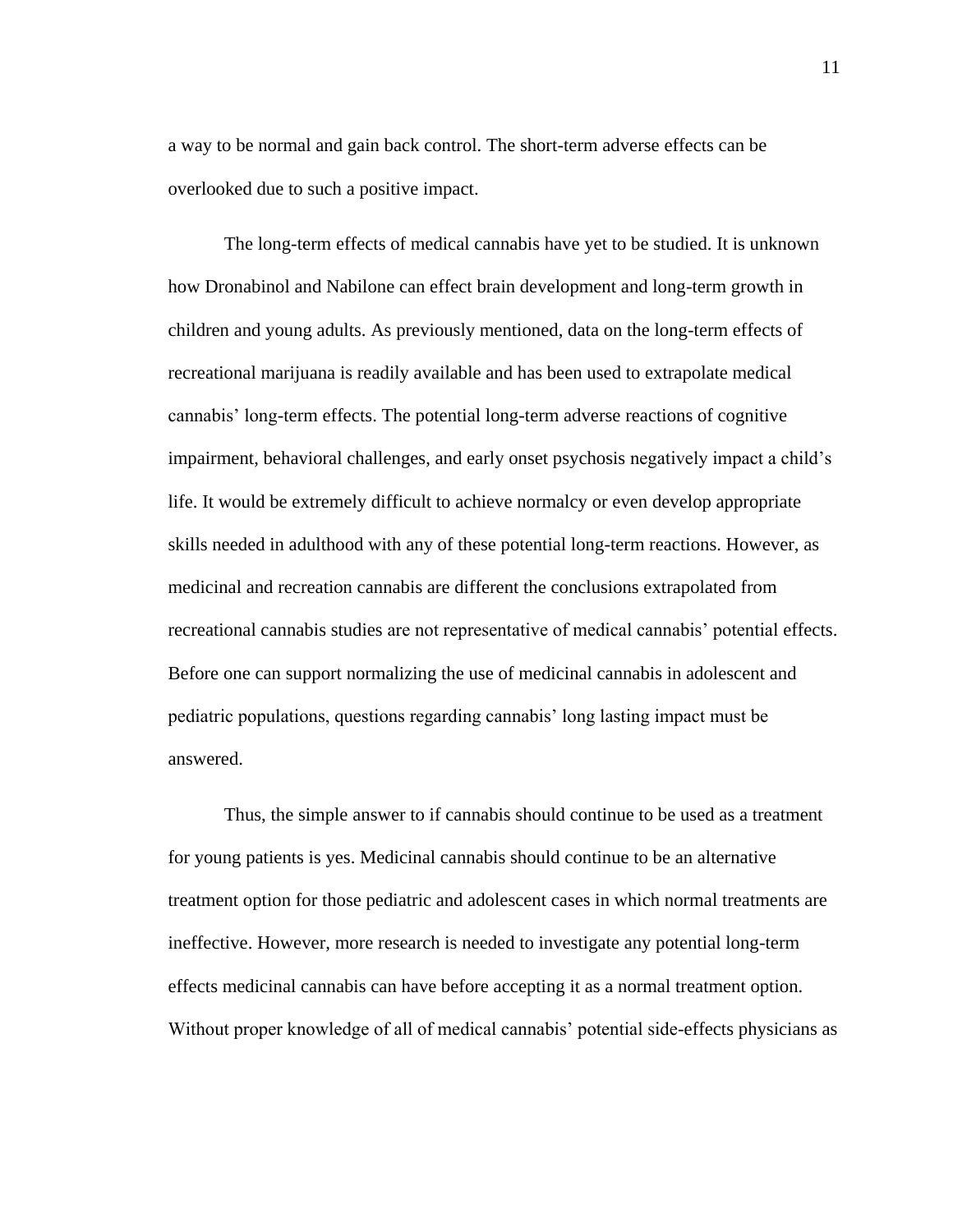well as parents can not make informed decisions on whether or not to allow this treatment path.

#### **Trajectory of Cannabis Impact on Pediatric and Adolescent Populations**

As states continue to proceed with the decriminalization and legalization of both medicinal and recreational cannabis it is important to discuss the impact this changing legal landscape can have on pediatric and adolescent children. Described earlier, data from nation wide sources revealed that adolescent recreational marijuana usage did not significantly increase when a state legalized medical cannabis (Ammerman et al., 2015). This illustrates an interesting point. The legalization of medical cannabis does not have an impact on adolescent recreational usage. This conclusion was drawn by monitoring states over a short time period following each states' medicinal cannabis legalization, so longer-term results may indicate a different trend. Nevertheless, this supports the idea that medical cannabis has more of a positive impact then it does negative on pediatric and adolescent populations. In light of this relationship one must consider if the legality of recreational cannabis could influence the use of medical cannabis. Does recreational legalization have a positive or negative impact, on adolescent medical cannabis use? Technically, legalizing recreational cannabis allows adolescents greater ease of access to all types of cannabis and cannabinoids, which could potentially influence negative substance use. So would a child, who is currently being prescribed a cannabinoid as a treatment for a disease, prefer to use recreational cannabis and "self-prescribe" if legal? This is an interesting point to consider as little to no research has been done.

12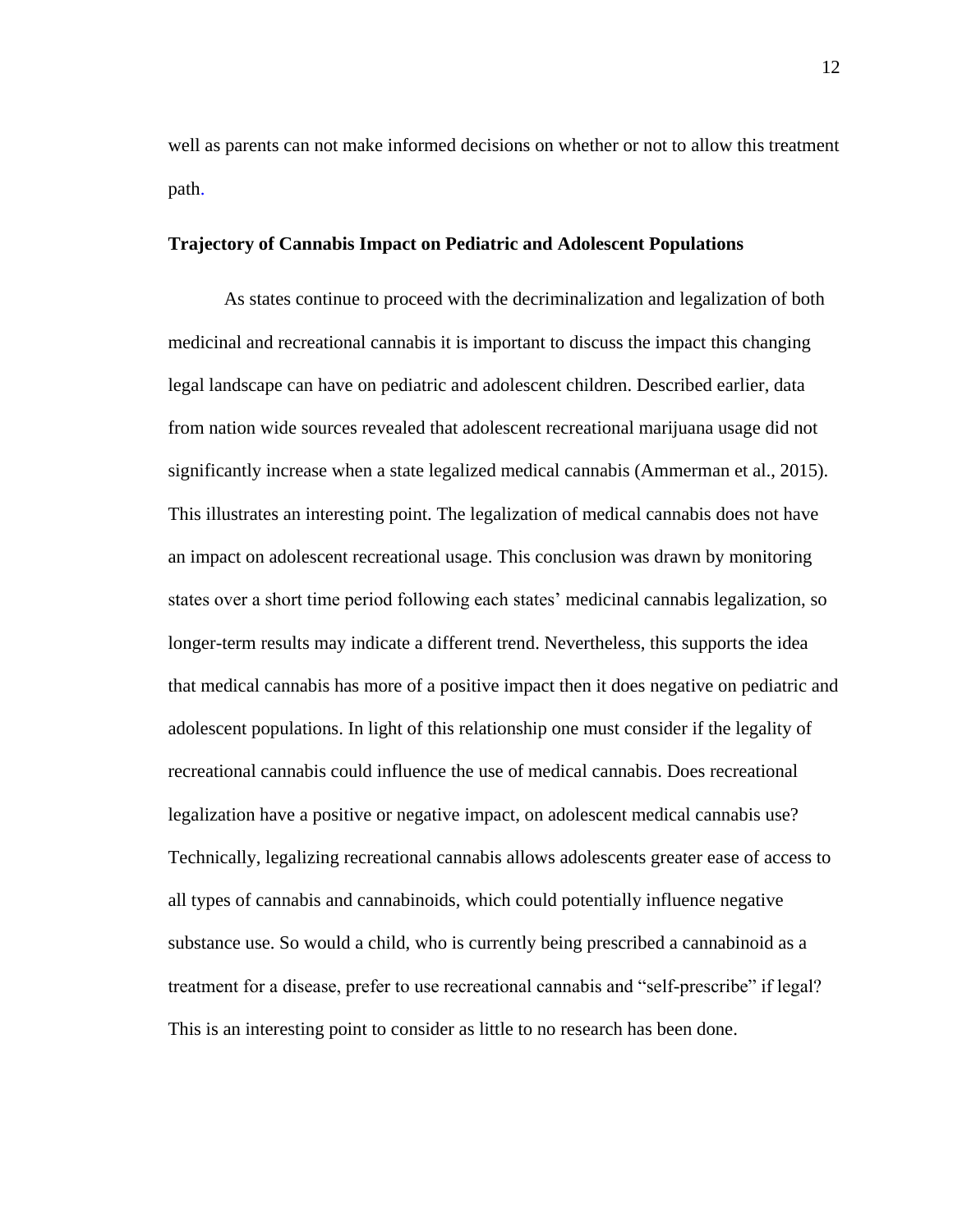With the legalization process predicted to continue, the question of nationwide marijuana legalization is more a matter of when, not if. So how can the United States properly introduce cannabis to limit its impact on youth? First, states that are considering allowing recreational cannabis or those that already allow it should conservatively regulate its sale through strict laws. It may be beneficial to introduce laws that mimic those of tobacco and alcohol that limit where cannabis can be sold, who can sell it, and increase the age needed to purchase this substance. These laws influence those in adolescent populations and dissuade many from trying to obtain cannabis. Next, public health campaigns that effectively describe the harm and negative side effects associated with adolescent cannabis use are needed. They would discourage the population from trying or continuing use of cannabis even despite cannabis being legal. Simply, such campaigns would influence adolescents' to perceive cannabis as harmful and encourage them to cease trying it. A good model to use to produce cannabis' public health campaigns would be tobacco's "The Real Cost" campaign (Food and Drug Administration, 2021) as tobacco is marketed and sold much like recreational cannabis. Lastly, those in the medical and public health fields must discourage the use of marijuana by adults in the presence of children and adolescents. Role modeling healthy behaviors is key to influencing children and adolescents. By following these three suggestions the states can limit cannabis' impact on youth when it is introduced.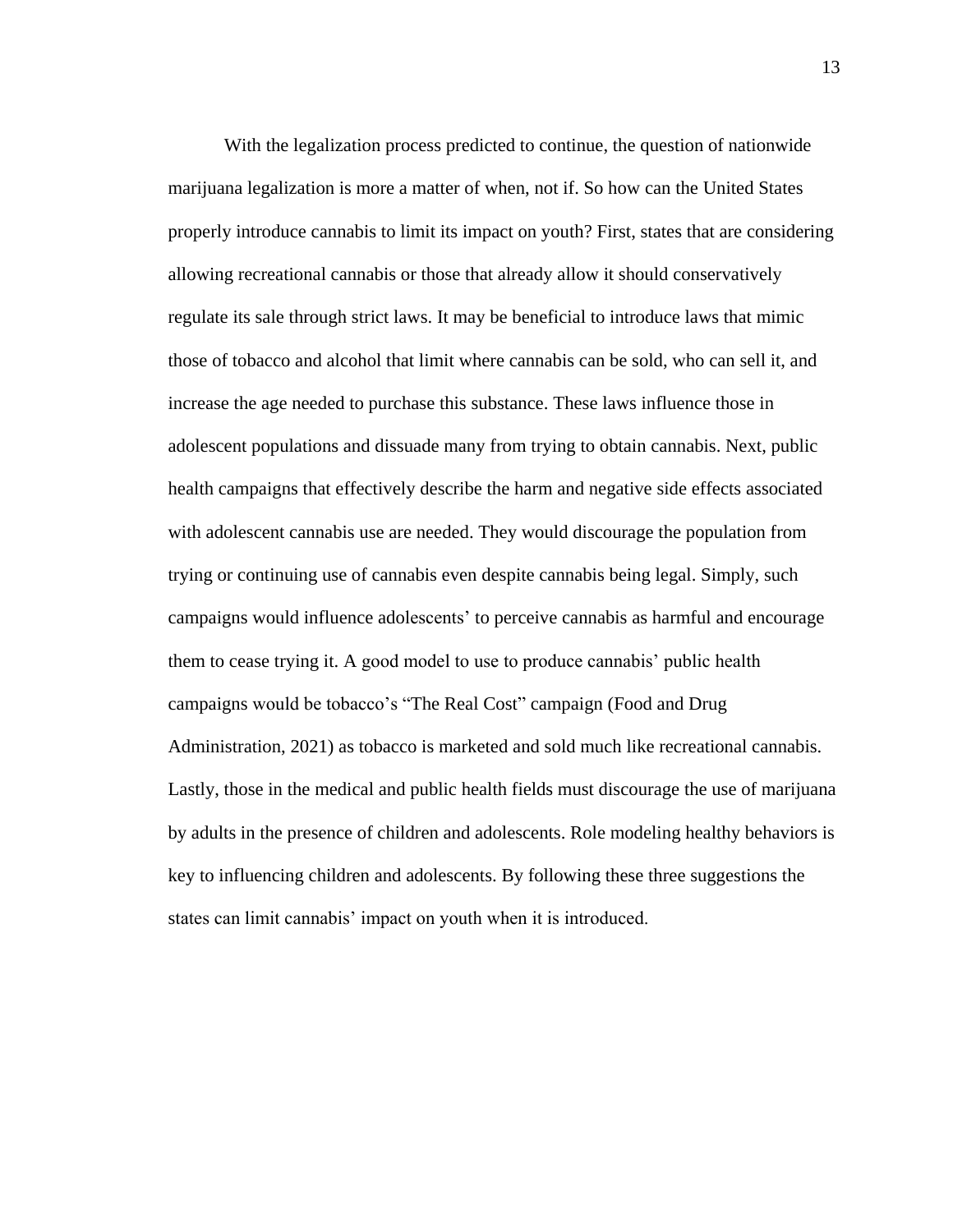# **FUTURE STUDIES**

After presenting a comprehensive review on cannabis, focusing on its history, legal landscape, and use in pediatric and adolescent populations there are many directions in which further research is needed. The first being that studies should investigate the long-term effects of medicinal cannabis in pediatric and adolescent patient populations. This data is needed so physicians and parents can make better-informed decisions about using cannabis as an alternative treatment option. Extrapolating medicinal cannabis' effects from studies on recreational cannabis is not sufficient enough. Other research should be directed toward analyzing how the changing legal landscape of cannabis is impacting youth across the nation. Researchers should look to firmly answer the question, if legalizing either medicinal or recreational cannabis influences youth cannabis use rates? Additionally, it is important to examine what, if any, impact does legalization have on children already using medical cannabis? With the question of nationwide marijuana legalization more a matter of when, not if it, is important that more research is done on these topics as they have the potential to influence a full generation.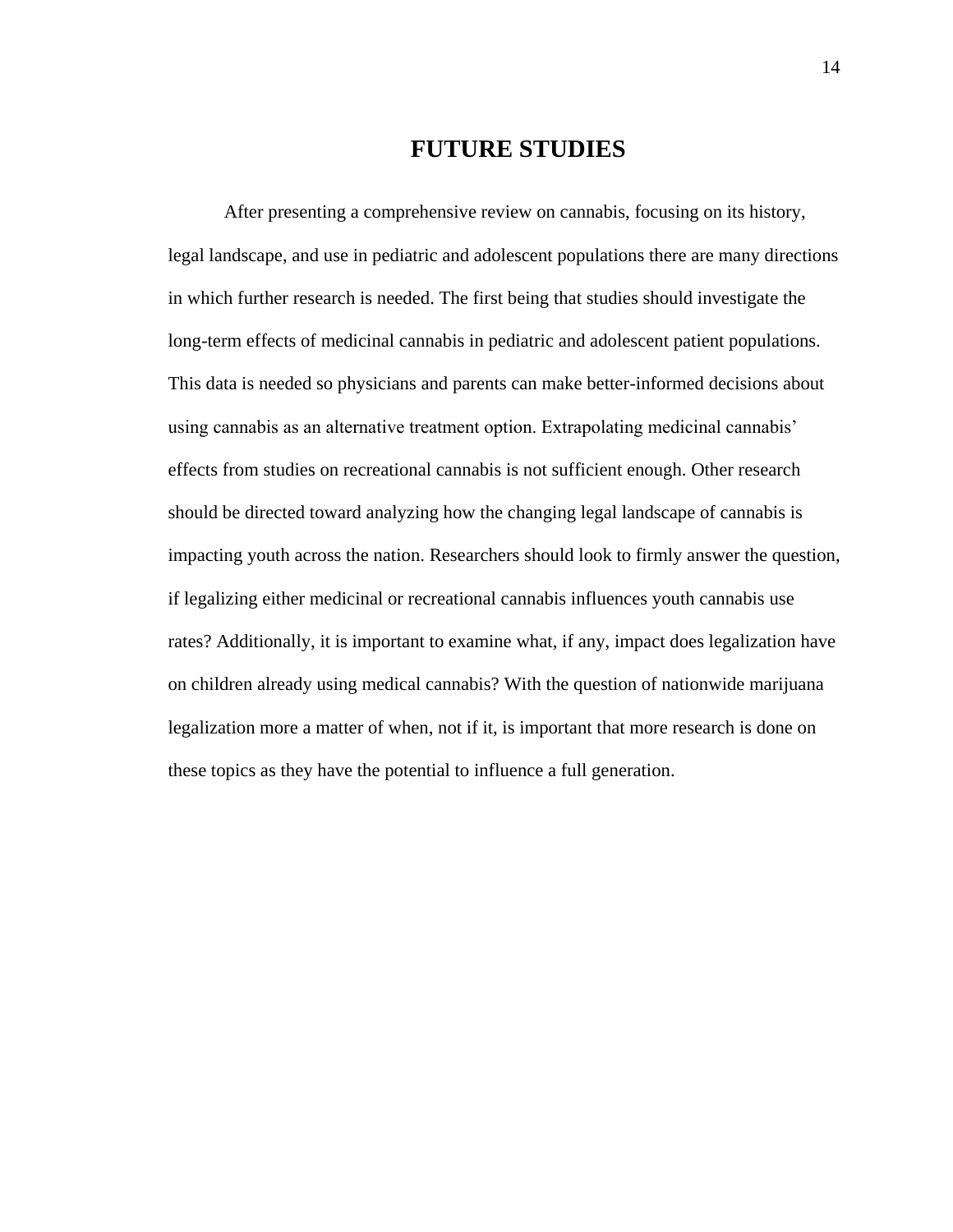## **REFERENCES**

- 1. DISA Global Solutions (2021, March). *Map of Marijuana Legality by State.* <https://disa.com/map-of-marijuana-legality-by-state>
- 2. Ladegard, K., Thurstone, C., & Rylander, M. (2020). Marijuana Legalization and Youth. *Pediatrics Official Journal of the American Academy of Pediatrics*, *145*(s2), s166-s171. DOI: <https://doi.org/10.1542/peds.20192056D>
- 3. Svrakic, D.M., Lustman, P.J., Mallya, A., Lynn, T.A., Finney, R., & Svrakic, N.M. (2012). Legalization, Decriminalization & Medicinal Use of Cannabis: A Scientific and Public Health Perspective. *Missouri Medicine, 109*(2), 90-98
- 4. *Marijuana Timeline: Busted – America's War on Marijuana.* (1998, April)*.* Frontline PBS.<https://www.pbs.org/wgbh/pages/frontline/shows/dope/etc/cron.html>
- 5. McNearney, A. (2018, April). *The Complicated History of Cannabis in the US.* History [https://www.history.com/news/marijuana-criminalization-reefer-madnesshistory](https://www.history.com/news/marijuana-criminalization-reefer-madnesshistory-flashback)[flashback](https://www.history.com/news/marijuana-criminalization-reefer-madnesshistory-flashback)
- 6. Braun, I. (2019, June 2). *Legal Landscape for Medical Marijuana in the United States & Its Clinical Impacts* [PowerPoint Slides]. 2019 ASCO Annual Meeting.
- 7. Mead, A. (2019). Legal and Regulatory Issues Governing Cannabis and Cannabis-Derived Products in the United States. *Frontiers in Plant Science, 10*(697). DOI: <https://doi.org/10.3389/fpls.2019.00697>
- 8. Drug Enforcement Administration: DEA. (n.d.). *Drug Scheduling*. <https://www.dea.gov/drug-scheduling>
- 9. National Conference of State Legislatures: NCSL. (2021, April). *State Medical Marijuana Laws*. [https://www.ncsl.org/research/health/state-medical-marijuana](https://www.ncsl.org/research/health/state-medical-marijuana-laws.aspx)[laws.aspx](https://www.ncsl.org/research/health/state-medical-marijuana-laws.aspx)
- 10. Wong, S.S., Wilens, T.E. (2017). Medical Cannabinoids in Children and Adolescents: A Systemic Review. *Pediatrics Official Journal of the American Academy of Pediatrics, 140*(5). DOI:<https://doi.org/10.1542/peds/2017-1818>
- 11. Sherani, F., Boston, C., & Mba, N. (2019). Latest Update on Prevention of Acute Chemotherapy-Induced Nausea and Vomiting in Pediatric Cancer Patients. *Current Oncology Reports, 21*(89). DOI:<https://doi.org/10.1007/s11912-019-0840-0>